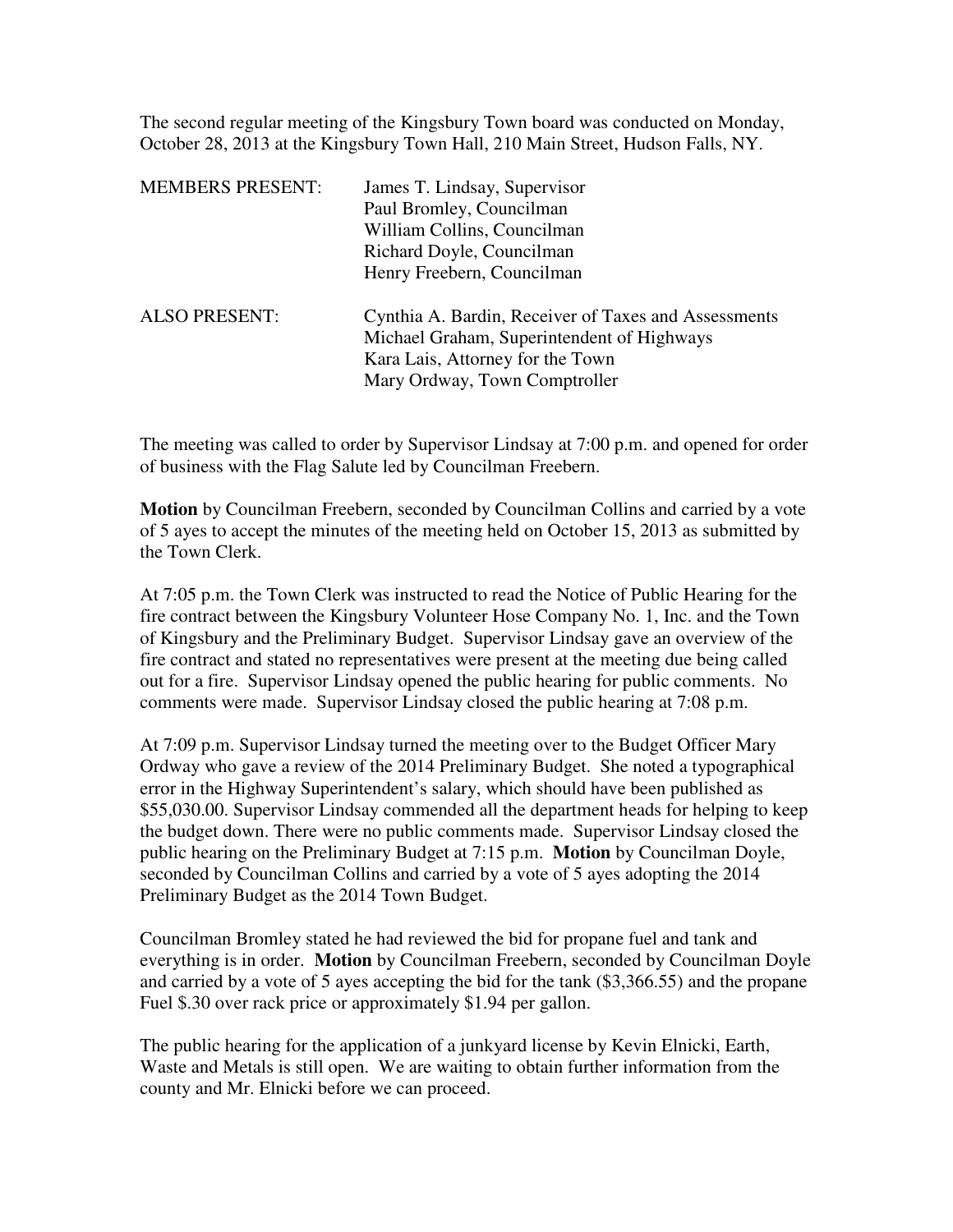Supervisor Lindsay stated a special meeting would be scheduled for November 4 at 7:00 p.m. for the purpose of interviewing respondents for the requests for proposals for legal services.

A discussion was had about placing a display ad in the Post Star informing the local residents of the proposition on the ballot regarding the abolishment of the Receiver of Taxes position. **Motion** by Councilman Bromley, seconded by Councilman Freebern and carried by a vote of 5 ayes authorizing the Town Clerk to place a display ad regarding the proposition in the Post Star.

A discussion was had about the appointment of Cynthia A. Bardin as Town Clerk effective November 15, 2013. She will have to resign her position as Receiver of Taxes effective that date.

Our next meeting date falls on Veteran's Day so it will be necessary to reschedule the Town Board Meeting until November 12, 2013. **Motion** by Councilman Bromley, seconded by Councilman Freebern and carried by a vote of 5 ayes rescheduling the meeting to Tuesday, November 12, 2013.

LEGAL UPDATE: Kara Lais, Town Attorney reported we had received the decision from Judge Clark about the sale of the Dix Avenue Drive In Theatre Property. She ordered that the Town proceed with the sale of the property. Mr. Cerro and his associate has 30 days to file an appeal and 60 days to perfect the appeal. **Motion** by Councilman Bromley, seconded by Councilman Freebern and carried by a vote of 5 ayes authorizing the town attorney to move forward with the sale of the property.

Attorney Lais had also been asked to review the contract with DEC for the sale of sportsmen licenses and found it to be in order. The Town Clerk will submit the paperwork to DEC to have her name removed from the system and Cynthia Bardin's name added to the system. **Motion** by Councilman Bromley, seconded by Councilman Freebern and carried by a vote of 5 ayes authorizing the Town Clerk to submit the contract to DEC.

Supervisor Lindsay reported that John Aspland, Jr. had been working on negotiations with Wheelabrator. They do not feel that the equipment should be part of the assessment. He stated that a walk through of the property would be necessary and John would schedule that shortly.

Councilman Doyle asked about setting money aside from the proceeds of the sale of the Dix Avenue property to repay the State for the cleanup of the PCB's. Attorney Lais stated we couldn't do that, as part of the decision was to put that money back into the whole town budget. If DEC determines we have to repay the money, the Town will have to pay that from the regular budget. Supervisor Lindsay stated he would reach out to Mike McLean of DEC to attempt to determine if the town would have to payback the money.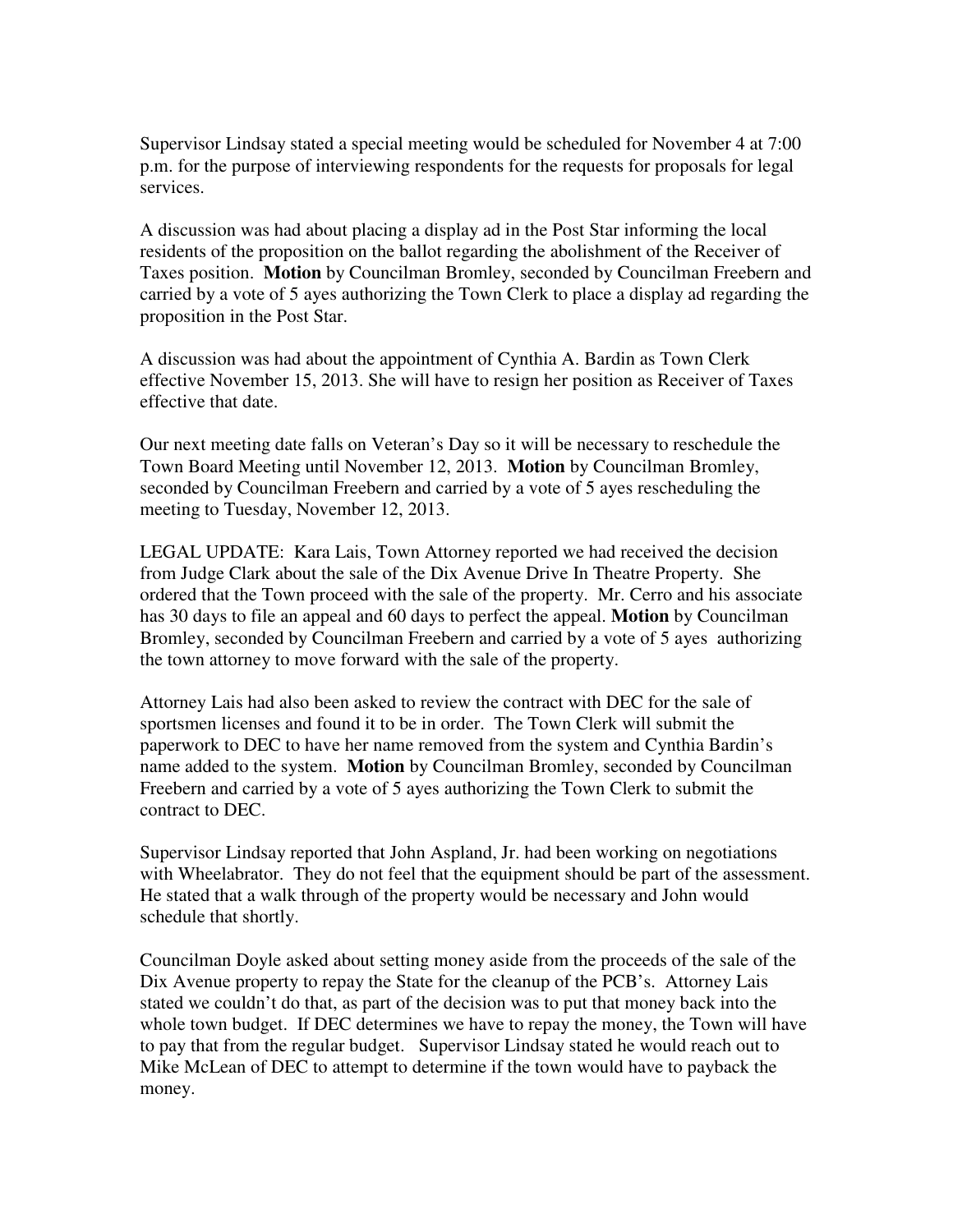## REPORTS:

The Town Clerk reported the elections are all set for next week. She reported to the Town Board that she would be mailing the contract to DEC tomorrow and she reported that our website had been updated. All town board minutes have been added up until October for 2013. We are still working on Planning and Zoning Board minutes to be added to the website. There is a slide show of the highway department construction on the site also.

Supervisor Lindsay reported that we had received a quote from Bertram Heckeroff regarding 24-hour sound metering in the Industrial Park.

Budget Officer Mary Ordway stated that during the budget workshop meetings the town board discussed paying First Deputy Clerk Sylvia Weaver a one-time stipend of \$2,500. Mary Ordway stated it was because she had run the office pretty much by herself all year. **Motion** by Councilman Doyle, seconded by Councilman Freebern and carried by a vote of 5 ayes authorizing Mary to pay out the \$2,500.00 to Sylvia Weaver.

Mary Ordway stated she needed a motion to pay her compensation time, which she had incurred since last October in the amount of 166 hours and charge it to the water district. **Motion** by Councilman Collins, seconded by Councilman Freebern and carried by a vote of 5 ayes authorizing the payment of her compensation time.

Highway Superintendent Michael Graham reported the building construction was coming along according to schedule. The siding and the roof are done and the floors in the office and mezzanine are poured. The block wall construction has begun. The radiant heat will be installed with the floor on Thursday. The overhead doors are due anytime. He asked for authorization for the highway department to do the electrical work to connect it to the pole. **Motion** by Councilman Freebern, seconded by Councilman Collins and carried by a vote of 5 ayes approving the installation of the electrical work by the highway department employees.

Highway Superintendent Michael Graham requested authorization to bid on a 2014 pickup truck for the highway department. There is money in the budget for it. It is cheaper than state contract pricing and he would like to add a few options in the amount of \$1,200. **Motion** by Councilman Freebern, seconded by Councilman Collins and carried by a vote of 5 ayes authorizing Mr. Graham to bid on the 2014 pickup truck.

## WRITTEN REPORTS:

On a **motion** by Councilman Doyle, seconded by Councilman Freebern and carried by a vote of 5 ayes accepting the reports of certain town officers for the month of September as follows: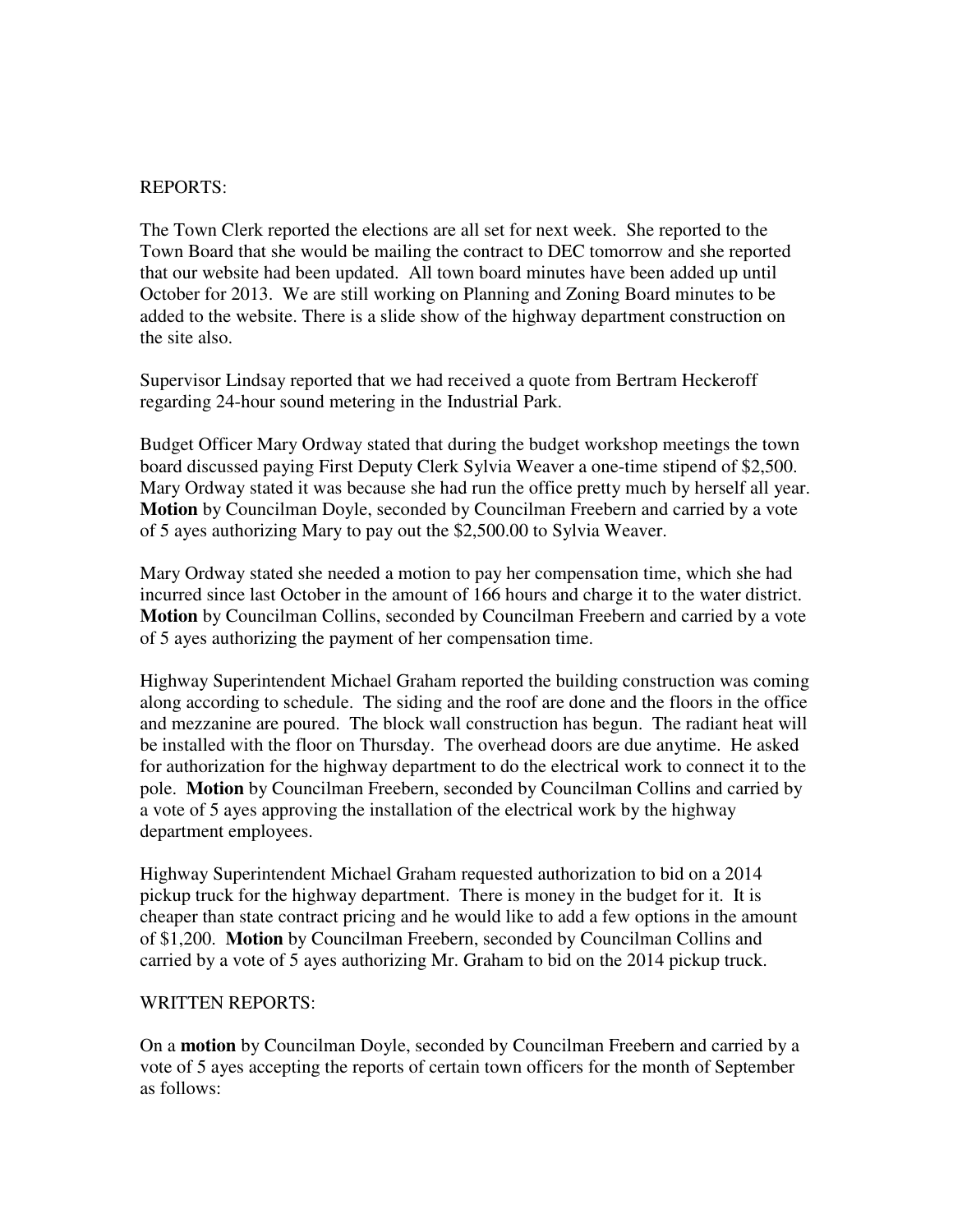|                      | Code Enforcement Officer: No. Permits 11; Research Fees 1; Total Fees \$878.00                                                                                                                            |
|----------------------|-----------------------------------------------------------------------------------------------------------------------------------------------------------------------------------------------------------|
| Dog Control Officer: | Complaints 18; Seizures 4; Unlicensed dogs 9;<br>Euthanasia 1; Dog bites investigated 2; Miles 122.                                                                                                       |
| Town Clerk:          | Paid to EnCon \$7,168.19; Paid to Supervisor \$3,093.96;<br>Paid to NYS Dept. of Health \$247.50; Paid to Village of<br>Hudson Falls \$208.00; Paid to Ag and Markets for<br>Population Control \$153.00. |
| Town Comptroller:    | Receipts \$232,526.24; Disbursements \$132,956.13                                                                                                                                                         |
| Town Justice:        | Fees Collected \$4,649.75                                                                                                                                                                                 |

## PUBLIC COMMENTS:

Mr. Jim Byrnes of Depot Street, Hudson Falls, representing Hudson Falls Fish and Game Club came to show appreciation to the Highway Superintendent for assisting them with their culvert problem and helping them to speak with the NYS DOT.

Mr. Don Student of Royal Wood Shavings Manufacturing, Inc. gave an update on where the company is with sound testing. Decibel levels are coming in between  $42 - 45$ . They intend to approach the Planning Board for Saturday and Sunday operation. They feel they are below all the necessary requirements. They feel they are where they need to be as a good neighbor. Sales are climbing rapidly as there is a need for shavings. He noted several companies are already working on weekends such as Roselle, GF Labels and the machine shop. None of these businesses have restrictions except RWS. All those businesses contribute to the noise there. He stated he knows we are getting complaints but he said it would be nice to receive notification of a complaint. He never gets them. He would like to know about them the next day but not a week later. He stated he had not received one complaint. He said send me a fax so he can try to nail things down when they occur. Councilman Bromley said just remember that everything you have done up there are things you have been asked to do not things you did on your own. Nothing was done out of the kindness of anybody's heart. You were dragged to the point to get it done. The road on the existing Ferguson Lane is still being used when you are supposed to be using the concrete. There is an old junk truck with a loader and the road is still being used. Councilman Bromley stated that Don was there every day, you know what goes on and a good manager knows what goes on. Mr. Student stated the road that is on the side was put there by the town and he would take the road out if the town tells him to. He put it in because he thought the town wanted it in there. Somebody needs to tell me what to do. Councilman Freebern asked about the sound wall with holes in it. Mr. Student stated everyone agreed to that. The Planning Board's engineer, Hyland,…Councilman Bromley stated that the engineers that RWS had hired designed the sound wall; the engineers that represent the Planning Board approved it as it was